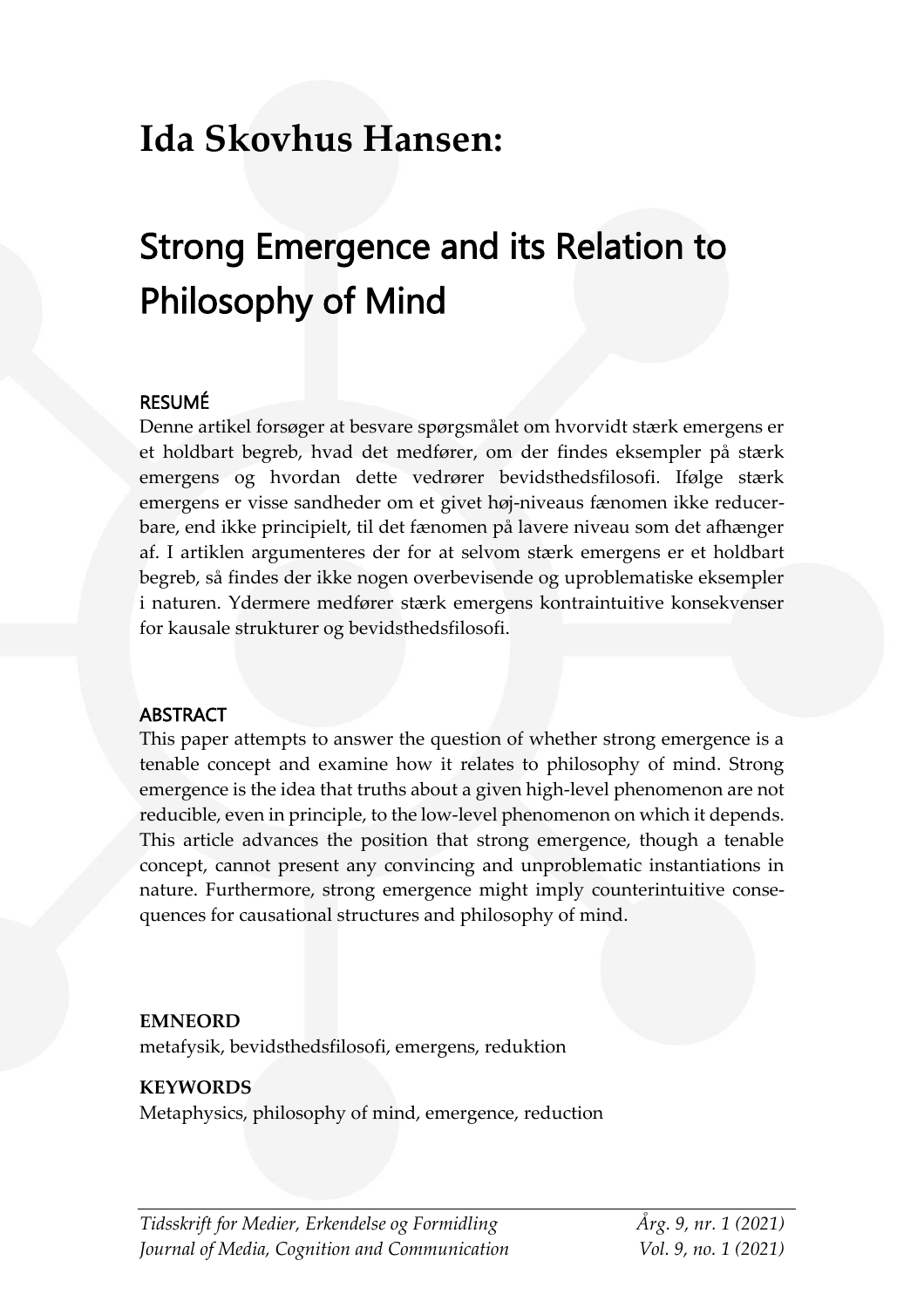## **Introduction**

In this paper, I will discuss strong emergence in relation to philosophy of mind, examine whether or not we can find any examples of strong emergence, and explore what the consequences of the position are. I will argue for an antistrong emergence stance and use this to exclude certain possibilities within philosophy of mind. I will start by defining emergentism and exploring the coherence and consequences of the definitions of emergence. I will place a special focus on strong emergence, as this will turn out to be especially problematic. I will examine cases where emergence is invoked frequently, including those involving emergence in philosophy of mind. Finally, I will use my anti-strong emergence stance to exclude certain possible answers to the mind-body problem.

# **Defining Emergence**

Many scientists and philosophers do not distinguish between strong and weak emergence, although these are two separate concepts. This is because the concept of emergence is often used in many different contexts and ascribed different meanings. When the concept is employed to describe a situation in science and philosophy, confusion often arises as to the kind of emergence meant. Here, I will start by differentiating between the two different concepts. Strong emergence is defined by David Chalmers (2006, 244) as follows: "a highlevel phenomenon is strongly emergent with respect to a low-level domain when the high-level phenomenon arises from the low-level domain, but truths concerning that phenomenon are not deducible even in principle from truths in the low-level domain." According to the vitalists, life can be seen as an example of strong emergence, where something extra is needed in order to explain how life arises from lifeless matter. Weak emergence, on the other hand, is defined as follows: "a high-level phenomenon is weakly emergent with respect to a low-level domain when the high-level phenomenon arises from the low-level domain, but truths concerning that phenomenon are unexpected given the principles governing the low-level domain" (ibid.). An example of such a phenomenon is wave propagation in fluids; this behavior may be unexpected, but it is nonetheless describable in physical terms. In general, weak emergence applies to emergent phenomena as follows: "any emergent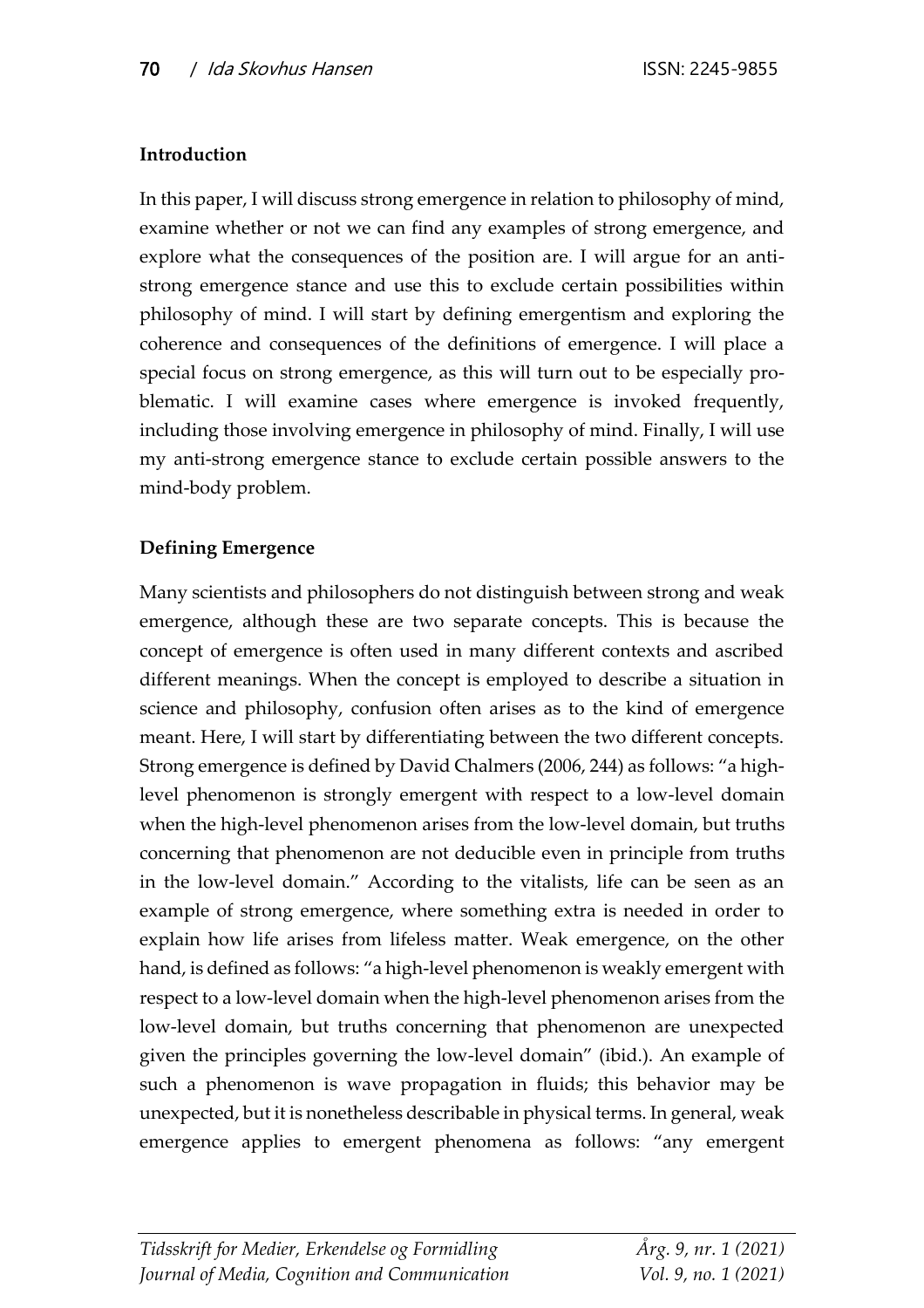phenomenon, say Y, is wholly dependent on that which it emerges from, say X" (Strawson 2006a, 14).

These definitions assume a layered view of reality, in which we have high- and low-level phenomena, objects, etc. This layered view of reality raises many further questions: where can levels be identified, are there definite boundaries between them, what kind of relations connect them, etc.? In this paper, I will assume a layered view of reality akin to the divisions between the sciences and thus expect a rising level of complexity, as we work from physics upwards (Ellis 2006, 80). I will return to the relationships between the sciences later in the paper. However, different models of layeredness can be assumed, and the argument of the paper will still apply.

From the definitions of strong and weak emergence respectively, we can deduce that strong emergence often implies weak emergence, depending on the interpretation of the word "unexpected" (Chalmers 2006, 245), but cases of weak emergence need not imply strong emergence.

We can also conclude that weak emergence is relative to the observer (Chalmers 2006, 251), as it depends on the individual's interpretation of "unexpected". Weakly emergent properties are properties arising at a high level, which are not easy to deduce from low-level properties but are nevertheless deducible from them. Chalmers (2006, 252), however, worries that we might include many phenomena not classically considered weakly emergent if we think of "unexpectedness" in too wide a sense. That is, we can ask ourselves whether it really is unexpected that complex phenomena arise from low-level properties structured in complex ways, or whether we should restrict "unexpectedness" to cases in which high-level phenomena emerge from low-level phenomena structured in simple ways.

Given the many different ways of construing weak emergence depending on the way we look at a phenomenon, we may well see it as a cluster concept, in which different subtle definitions all point toward some common features or some paradigm examples (Chalmers 2006, 253). The important point here is the crucial difference between weak and strong emergence; strong emergence is not relative to an observer but instead constitutes an ontologically independent phenomenon.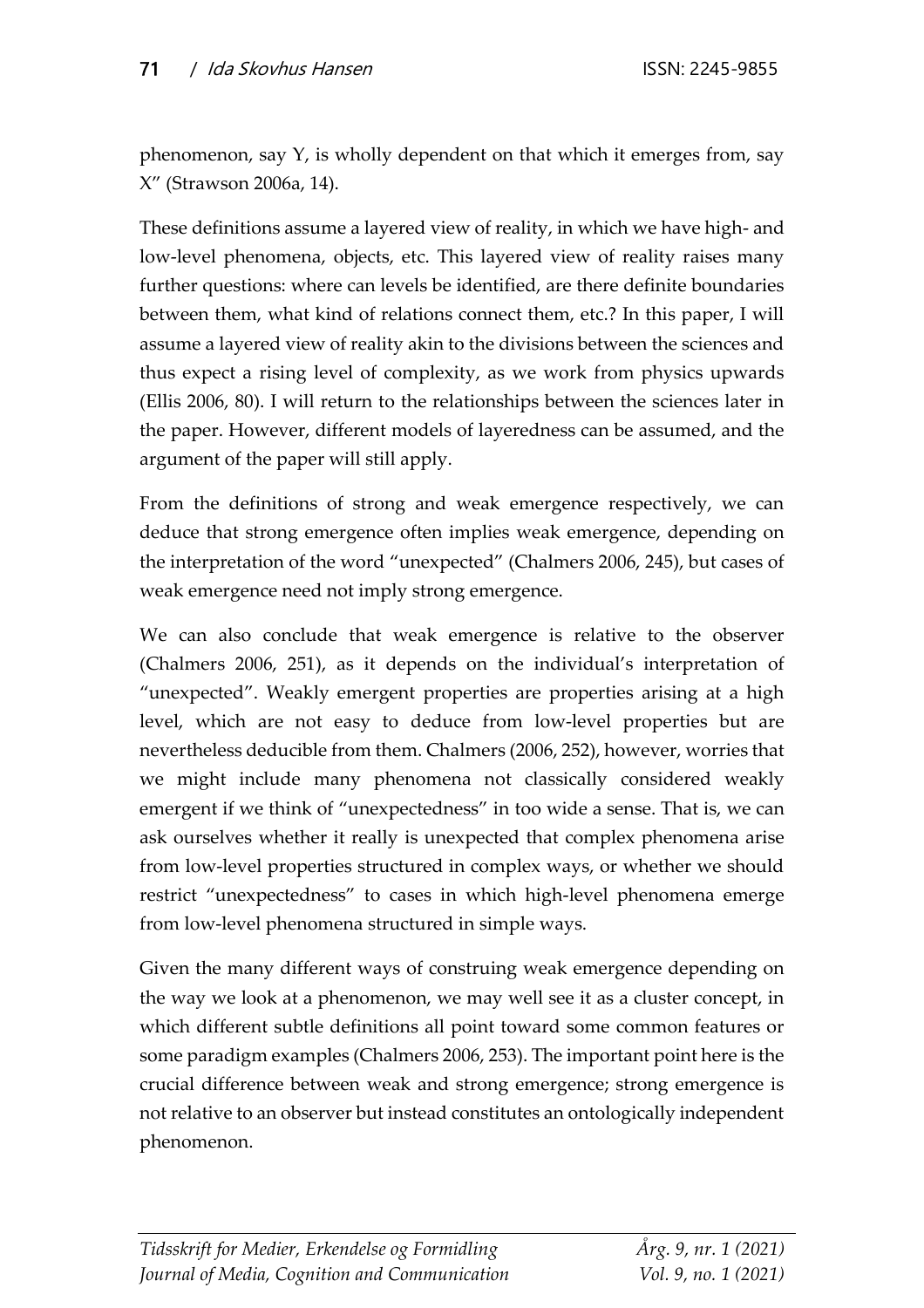Weak emergence, in spite of its observer-dependence, may still assist us in understanding the nature of our reality. Weak emergence can help us get a better understanding of complex phenomena; it is therefore still very important when we describe the world in scientific terms. In this way, it might help make a physicalist worldview more plausible:

by showing how a simple starting point can have unexpected consequences, the existence of weakly emergent phenomena can be seen as showing that an ultimately physicalist picture of the world need not be overly reductionist, but rather can accommodate all sorts of unexpected richness at higher levels, as long as explanations are given at the appropriate level. (Chalmers 2006, 246)

In opposition to this, thinking along same the lines as Galen Strawson (2006a) and Chalmers (2006, 246), we might say that if strong emergence exists, it will have the potential to reject a physicalist worldview. A physicalist worldview is one in which causes have determinate effects. Strong emergence will introduce a sort of indeterminism, where we can never know which higher phenomena arise from lower ones or how they do so;l it will make certain matters brute facts, things that we should just accept (Kim 2011, 305; Nagel 1979, 187).

Strawson (2006a, 12) also questions the coherence of strong emergence altogether. Yet even if the idea of strong emergence is coherent, as Jaegwon Kim (1999, 6-7) concludes that it is, we still need to find out whether cases of strong emergence actually exist. Kim adopts a view of strong emergence as including an inexplicability and a sort of unpredictability. To see this, he first assumes that systems can in principle be given a complete micro-structural description, including constituents, intrinsic properties of the constituents, and the relations between these. Next, he assumes mereological supervenience, defined as such: "Systems with an identical total micro-structural property have all other properties in common. Equivalently, all properties of a physical system supervene on, or are determined by, its total microstructural property" (Kim 1999, 7). Both of these assumptions are related to the causal closure of the physical-- that is, by the assumption that all physical effects have sufficient physical causes and by a commitment to reduction. Among the supervening properties, some are emergent, whereas others are simply resultant. Where supervenience can be defined as a relation in which if A is supervenient on B, this means that whenever B occurs, A must also occur; that is, there can be no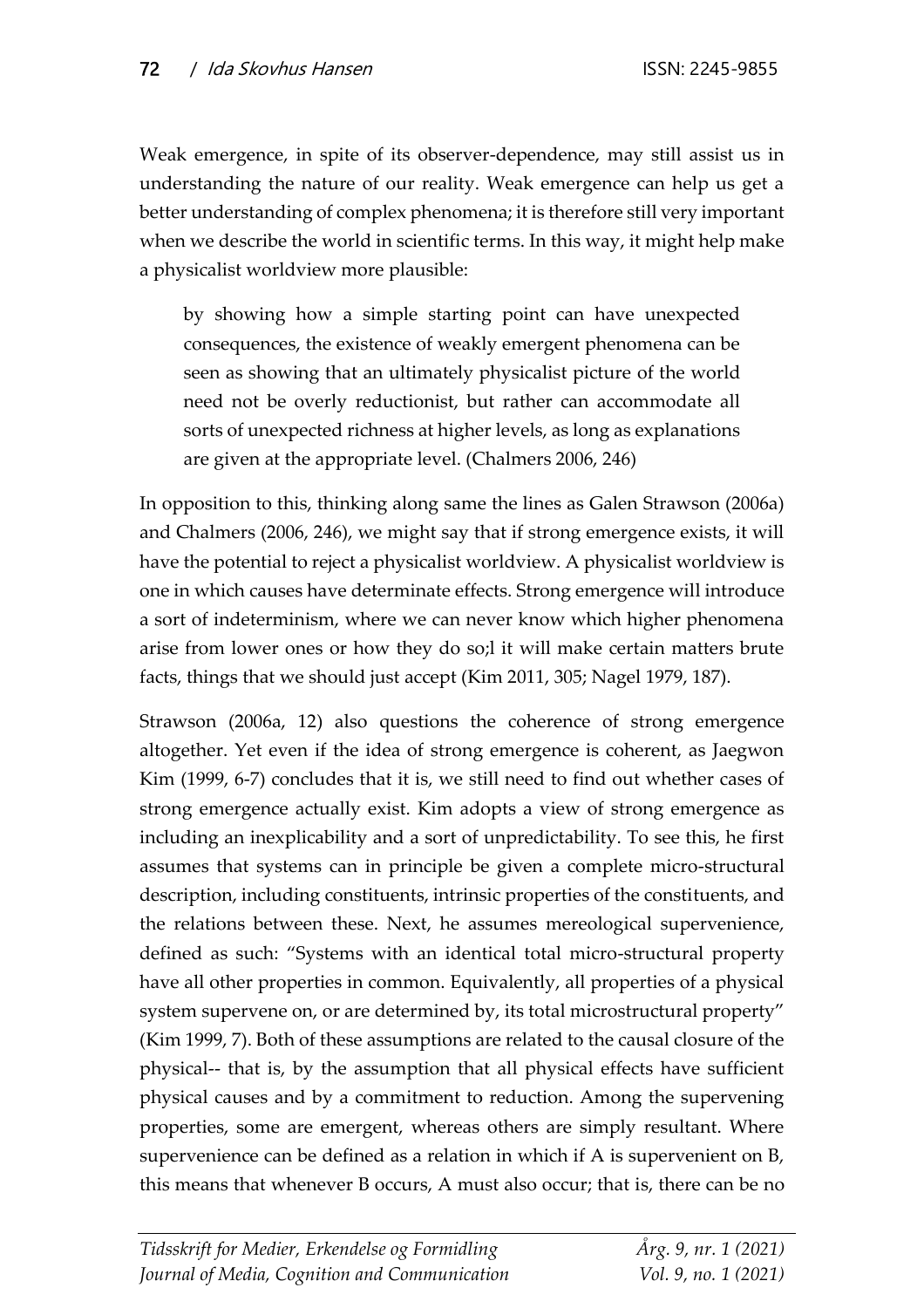change in A without a change in B (Ney 2014, 56). There might, however, also be cases where the supervenience of the strongly emergent phenomenon on the base fails. These will be cases where the causal relation of the phenomenon upon the base is indeterministic (O'Conner 2020).

Kim (1999, 8) identifies the main feature making some properties strongly emergent as being not theoretically predictable from the micro-structural properties of a system. Strongly emergent properties are thus inductively predictable. That is, if a system exhibits a strongly emergent property at a certain time, *t*, and retains its micro-physical properties, then we can, inductively, predict that the given system will exhibit the same strongly emergent property at a later time, *t2*. But according to strong emergentists, we cannot theoretically predict a strongly emergent property, even given full knowledge of a system. This theoretical unpredictability means that in the case of phenomenal properties, strong emergence can only be recognized by experience, as it cannot be predicted on the basis of any information about the underlying system. In these cases, such an emergent property is simply a brute fact for the strong emergentist; there will be no explanation of why the property is correlated with a specific micro-structure. It also has the consequence: if we were to design something with phenomenal properties, we could only do so on the basis of inductive prediction; that is, we could only assume that something with the exact same constitution as something that we know has these properties (for example, us) would also exhibit phenomenal properties. As we have no theoretical basis for explaining why or how phenomenal properties occur, theoretical and novel predictions of phenomenal properties would not be possible.

Likewise, the strong emergentist would not be able to make an ontological reduction. An ontological reduction presupposes that when we reduce from high-level (something complex) to something low-level (something simple), we are left with a simpler ontology, because it posits fewer elements. But in the case of strongly emergent properties, an ontological reduction is not possible, as we cannot reduce the properties to a simpler base. Instead, the strongly emergent property constitutes a novel addition to our ontology. This kind of ontological reduction need not, but can of course, remove the high-level property from our ontology. It can, for example, conserve it as something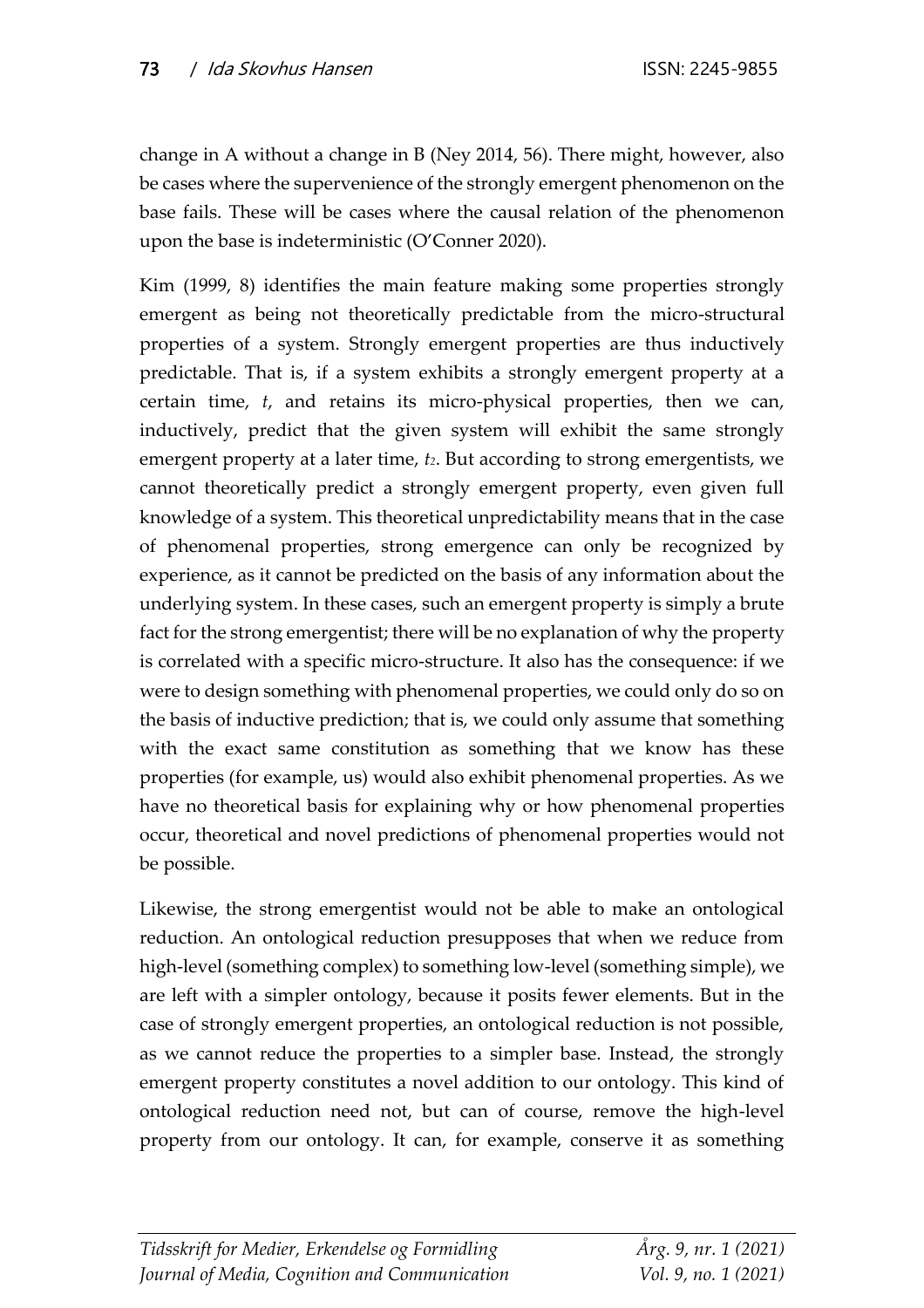simpler or as part of something simpler, for example via an identity relation (Kim 1999, 15).

As a consequence of strongly emergent properties being both theoretically unpredictable and nonreductive, they become scientifically inept. We can never theoretically predict their existence or their causal influence, if they have any, nor can we explain their existence in the form of a reduction of any kind. They become something we just have to accept the existence of, which can never be explained further or used for anything besides inductive predictions. They must, as put forth by the early emergentists, be accepted with a "natural piety"(Alexander, 1920, 47; Morgan, 1923, 5-6; O'Connor and Wong, 2020).

Having clarified the inexplicability and unpredictability of strong emergence, we can see why Strawson (2006a, 18) believes the notion to be incoherent. The lack of intelligibility of strong emergence in a metaphysical sense – that is, the fact that there is "absolutely no reason in the nature of things why the emerging thing is as it is (so that it is unintelligible even to  $God)'' -$  is exactly why Strawson rejects the notion as incoherent. Strong emergence becomes a miracle every time it occurs, because there is nothing about the base that gives reason for the emerging phenomenon to emerge. Even if the strong emergentist assumes that a supervenience relation exists between what emerges and the base it emerges from, this will only amount to a law-like miracle (ibid.). Furthermore, we will have to show in cases of suspected strong emergence that this is the only or the best option for explaining a given phenomenon, in order to avoid adding superfluous elements to our ontology. Strong emergence can thus seem metaphysically extravagant (Strawson 2016, 83). Applying the principle of Occam's razor, encouraging a lean ontology, Strawson excludes strong emergence if no actual cases can be found and it is not shown to be necessary in order to explain phenomena in metaphysics.

The strong emergentist might object at this point that it seems that we find other brute facts in nature, e.g., the basic laws and properties in physics (ibid.; Chalmers 2002, 262). These, however, are posited as simply fundamental. This need not be a problem. According to Strawson (2006a, 18), it is allowable that there is "no reason for it in the nature of things" when we talk of something at the most fundamental level; when something emerges, however, it is wholly dependent upon a base but still cannot be explained or necessitated from that base. If we had brute emergence in this way, where something with a different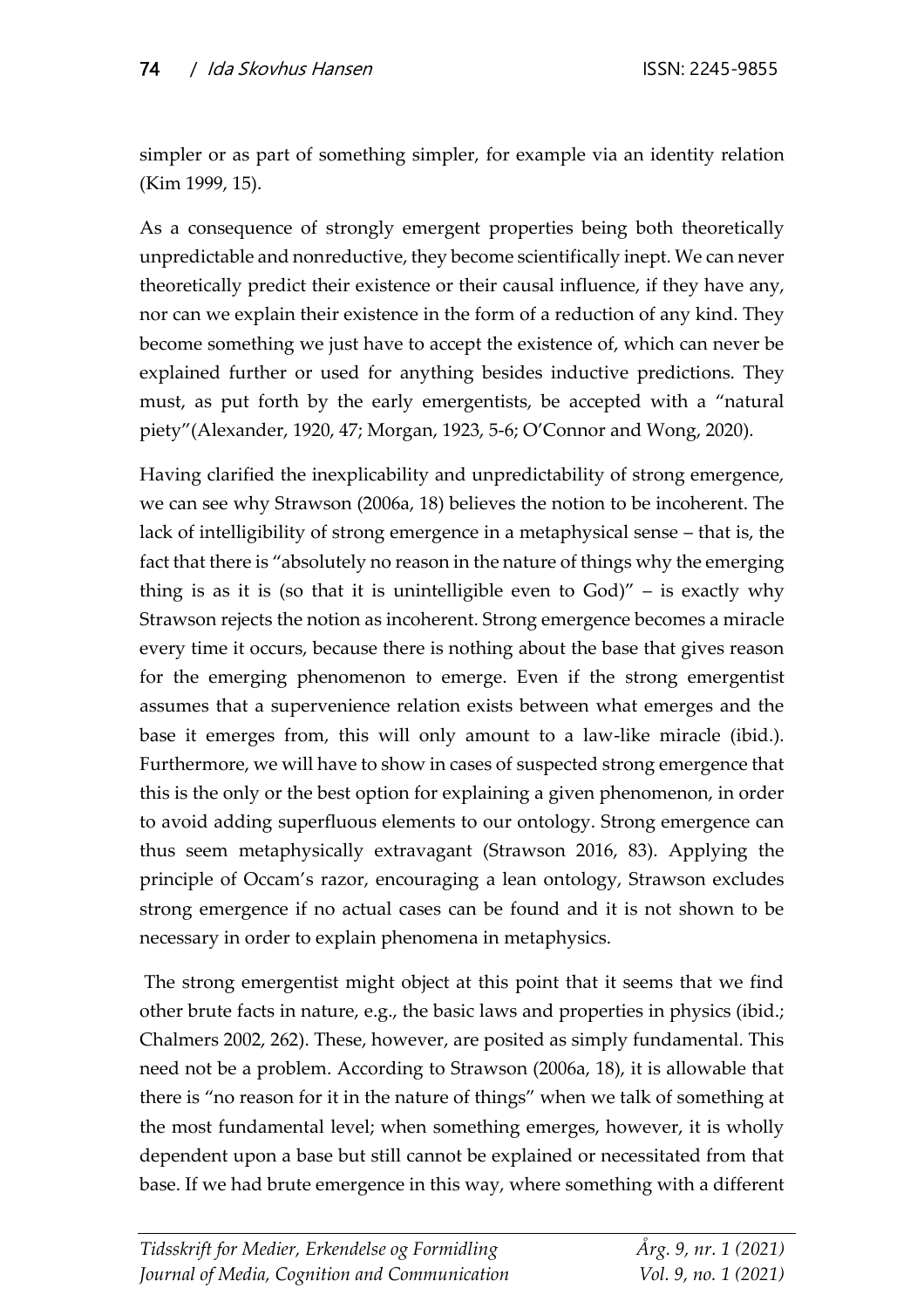nature from its base, on which it is wholly dependent, arises, nothing could be ruled out. We would leave the determinate world of science, and indeterminism would be hard to exclude, as we would have a phenomenon for which there could be no physical explanation. That is, we would have no way to theoretically predict it; indeterminism would therefore, at the very least, be hard to exclude in the case of such a phenomenon.

Now that we have characterized strong and weak emergence and identified the problems which seem to follow in the wake of the notion of strong emergence, we still need to ask whether any cases of strong emergence actually exist and, if such cases are found, how they construe of the workings of the emergent phenomenon. In the next section, I will be exploring these questions.

## **Strong Emergence?**

We can now ask: do strongly emergent phenomena actually exist? When we ask such a question, what we are really asking is: is there anything besides the physical and the things which can be reduced to this, including things which are weakly emergent?

Many of the classical examples put forth as examples of strong emergence turn out to be weakly emergent instead. This is the case for life from lifeless matter (Strawson 2006a, 20), which the vitalists earlier conceived of as a mystery. It is a case of weak emergence from biological and chemical phenomena, as it does not need to be seen as a wholly new phenomenon in order to be explained. It can, in other words, be reduced, even though this reduction is not a simple one. The same goes for the case of evolution, which is also weakly emergent. Here we find the gene as an underlying base, which is itself complex, but from it emerges something unexpected with an even higher degree of complexity- namely the evolutionary process when combined with mutations, combinations with other genes, and environmental constraints (Chalmers 2006, 251). Another case of weak emergence which has sometimes been argued as a case of strong emergence is the phenomenon of heat or temperature, which can be reduced to the mean kinetic energy of moving particles (Kim 1999, 11) and therefore exemplifies weak emergence as well. More recent examples are often found in computer science, where connectionist networks (Chalmers 2006, 252) and other complex phenomena which arise out of simple rules set up in a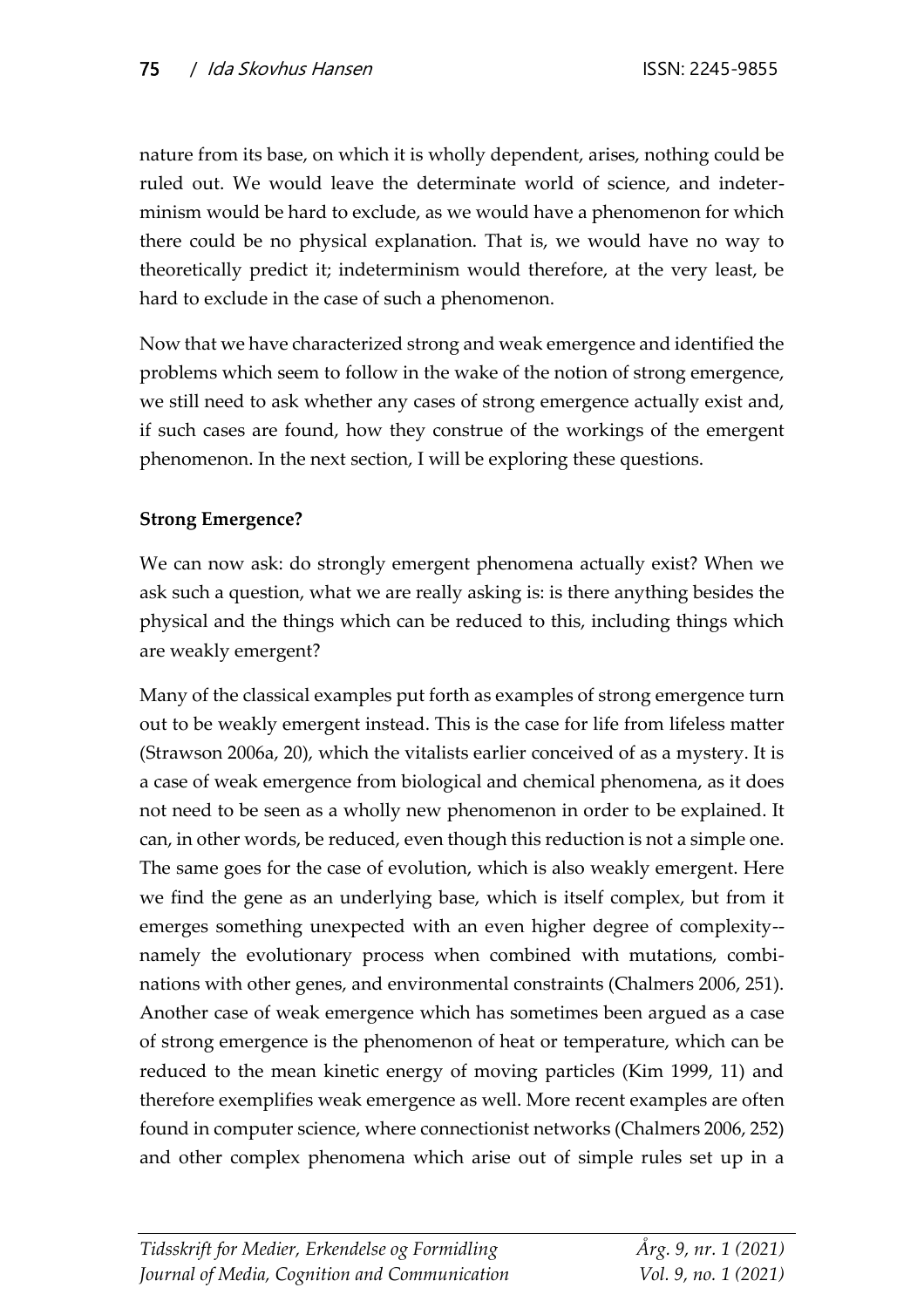program (Ellis 2006, 81) may be unexpected but can still be reduced to the rules of the program and the algorithm and data fed to it.

The consequences of strong emergence are perhaps most clearly articulated in physics:

If there are phenomena that are strongly emergent with respect to the domain of physics, then our conception of nature needs to be expanded to accommodate them. That is, if there are phenomena whose existence is not deducible from the facts about the exact distribution of particles and fields throughout space and time (along with the laws of physics), then this suggests that new fundamental laws of nature are needed to explain these phenomena. (Chalmers 2006, 245)

When we talk of physics, clarification is needed. A new discovery by physicists leading to a new fundamental law might at first sight seem to qualify as a strongly emergent phenomenon. This, however, is not the case. In this paper, it will suffice to subscribe to the definition of the physical given by Thomas Nagel (1979, 183): we can count as physical all that can be discovered by explanatory inference from what is already within the field of physics.

As soon as we move to higher levels of complexity than the ones we find in physics, we need only consider whether the phenomena we encounter are in principle deducible from a physical description of the world. That is, we need not have a full description in physical or functionalist terms. We might say, "no new fundamental laws or properties are needed: everything will still be a consequence of physics" (Chalmers 2006, 245). Likewise, Kim (1999, 18) also asserts that these higher-level phenomena, although not clearly reducible, all seem to be functionalizable and given a physical base. This makes them reducible; they might of course still be weakly emergent, with the possible exception of qualia. This is not the case with our current physics (Ellis 2006, 102), where we do not have the means to describe most higher-level phenomena in terms of some underlying reduction; it is far from clear, however, that any higherlevel phenomenon, besides perhaps phenomenal consciousness (what we might call experience or what-is-it-likeness), can be said to involve novel laws of nature. Due to the weakly emergent nature of the cases offered by many strong emergentists, several philosophers conclude that there might just be one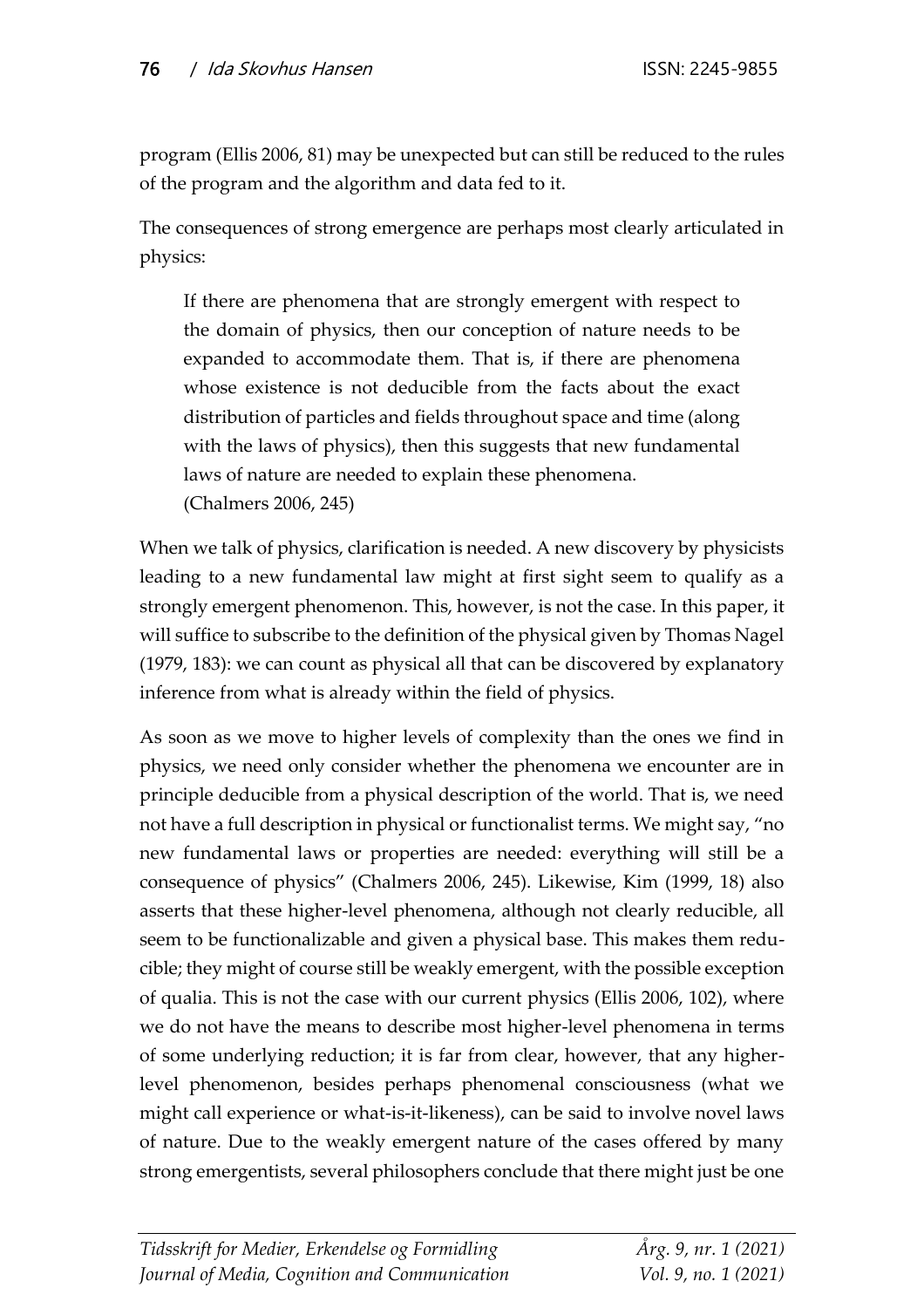case where strong emergence possibly exists: the case of consciousness. Kim (1999, 18) states that "if anything is going to be emergent, the phenomenal properties of consciousness, or 'qualia', are the most promising candidates." Chalmers (2006, 247) takes a similar stance, claiming that "I think that there are no other [than consciousness] clear cases, and that there are fairly good reasons to think that there are no other cases".

The bleak outlook for strong emergence does not mean that higher-level phenomena cannot be unexpected given lower-level phenomena (weakly emergent); it does, however, mean that none of these higher-level phenomena involves entirely new conceptions of nature, with the possible exception of the certain quality of consciousness.

Picking up on the assertion of a layered view of reality, we can question whether strong emergence relations exist between the different levels or whether these too can be reduced to the lowest level, retaining weak emergence as a possibility. Following Chalmers's earlier definitions of strong and weak emergence, we might wonder whether high-level laws are deducible from lowlevel laws alone. Chalmers's (2006, 248) reply to this invokes low-level facts; if high-level laws are not deducible from low-level laws alone, they might still be deducible from a combination of low-level laws and low-level facts. If this is the case, it implies that low-level facts will not follow from low-level laws alone either; they would then be deducible from these low-level laws, but something further would still be needed. This would be a case in which we must add something to our physical laws to be able to fully describe higher-level laws. The higher-level laws thus have an influence on what we need to posit on a lower level. Several philosophers turn to causal explanations of these phenomena, mostly in relation to consciousness (Chalmers, 2006; Kim, 2011; Nagel, 1979). Chalmers describes the situation as involving a sort of downward causation, which he defines as follows:

Downward causation means that higher-level phenomena are not only irreducible but also exert a causal efficacy of some sort. Such causation requires the formulation of basic principles which state that when certain high-level configurations occur, certain consequences will follow [...]. These consequences will themselves either be cast in low-level terms, or will be cast in high-level terms that put strong constraints on low-level facts. (2006, 248)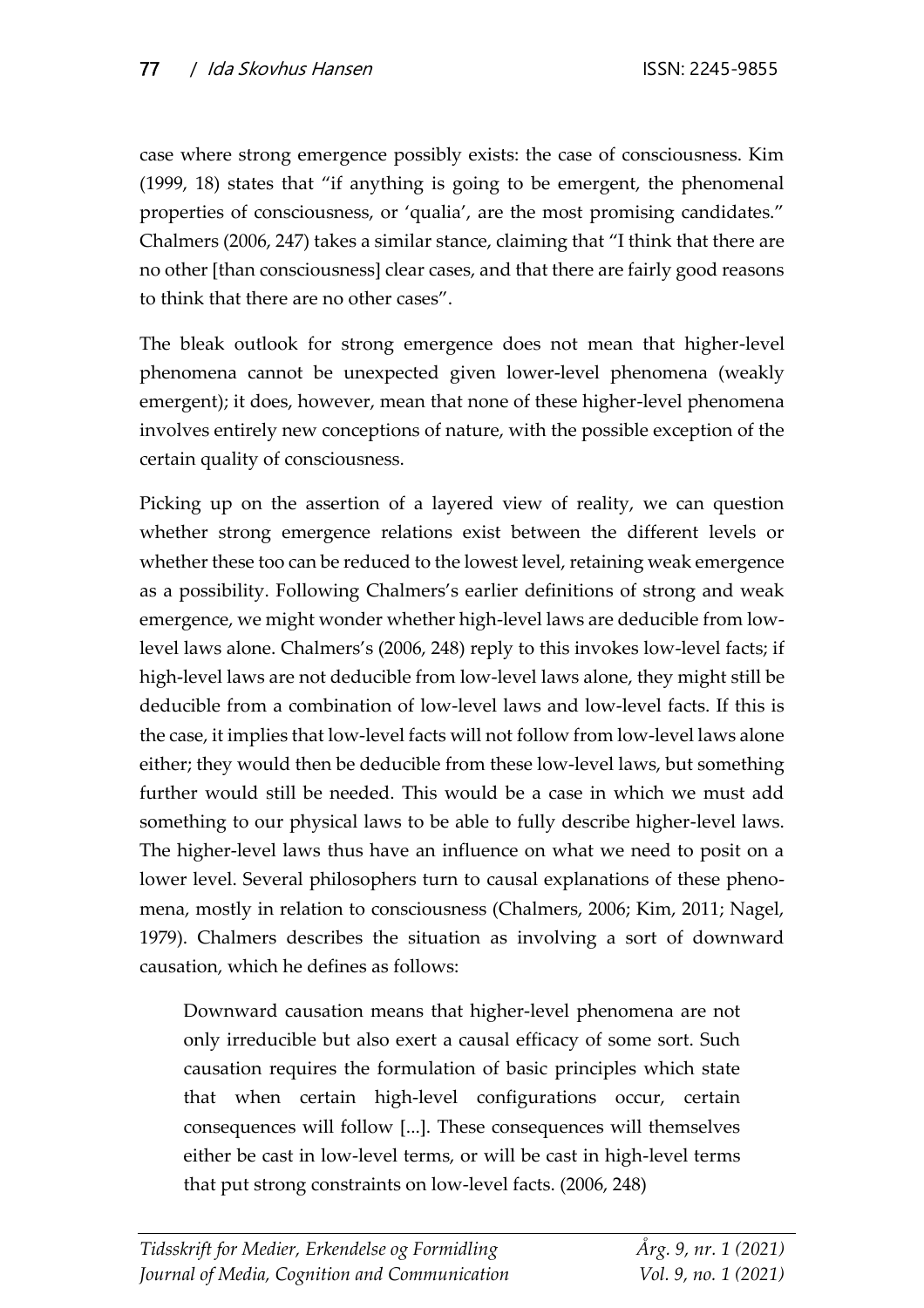Downward causation can be distinguished from same-level causation and upward causation (Ellis, 2006, 82; Kim, 1999, 22). Same-level causation is causal action at the same level of complexity, for example between brain states; upward causation is causal action from a lower level to a higher level of reality, for example brain states causing mental states.

Like emergence, downward causation comes in two flavors: a strong and a weak. In strong downward causation, the causal influence of the high-level phenomenon on a lower-level phenomenon is not deducible even in principle from low-level laws and initial conditions; if we were to find a case of strong downward causation, this would constitute an example of strong emergence. With weak downward causation, the high-level phenomenon is unexpected based on low-level laws and initial conditions, but it is still deducible in principle (Chalmers 2006, 249). Kim (1999, 26) supplies us with an example of weak downward causation: a vase being thrown from a high window. In this case the mass and speed of the vase will influence the air molecules around it on its way down. Here the total mass of the vase (a high-level object), and not just the parts of it, will have an effect on the air molecules (lower-level objects) surrounding it. In this way, we can find many examples of differing scales of weak downward causation, but it is doubtful that we will find strong downward causation anywhere.

It might be the case that strong downward causation occurs in collapse interpretations of quantum mechanics (Chalmers 2006, 249). According to quantum mechanics, a Schrödinger wave function is the description of a given particle/wave. The wave function gives a deterministic description of the particle/wave development but can on occasion experience an indeterministic collapse. These collapses occur when measurements are performed (Chalmers 2002, 262). There is, however, no good definition of measurement in physics, especially in the field of quantum mechanics. The lack of a definition opens several possibilities, one of which being a model of strong downward causation. Here the collapse can be interpreted as a result of the influence of the high-level phenomenon of measurement, interpreted as involving a conscious observer, which forces the wave function to behave in ways it otherwise would not. In this case the high-level phenomenon of measurement by a conscious observer will exert strong downward causation on the low-level phenomenon of the wave function. The collapse interpretation of quantum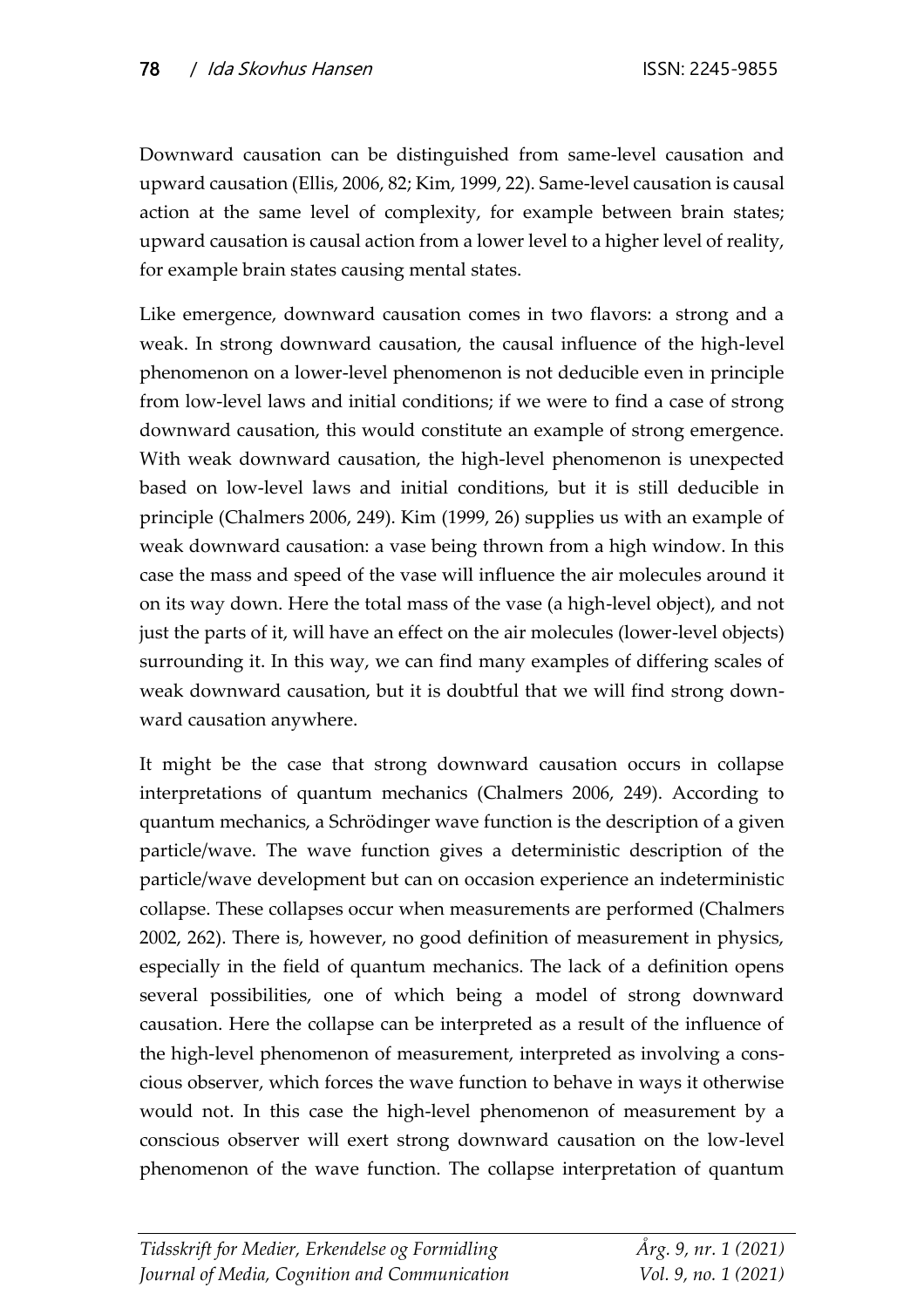mechanics can be seen as an example of strong downward causation and also of strong emergence, because it involves new fundamental laws and these are in principle non-deducible. However, in this case we have to remember that there are several interpretations of quantum mechanics. Furthermore, there is no consensus in physics as to which interpretation is the correct one, even though the differing interpretations have widely different consequences both in physics and philosophy.

The case of the interactionist interpretation of the collapse of the wave function in quantum mechanics is quite different from the case of consciousness, which some see as another place where strong downward causation can be found. Consciousness itself can be seen as a strongly emergent phenomenon and need not involve any form of strong downward causation. If, however, consciousness as an emergent quality did not involve strong downward causation, this would point us in the direction of some kind of epipheno-menalism. According to this view, the high-level phenomenon would not be able to have any causal influence on low-level phenomena, including brain states, as the mental states of consciousness would supervene upon these. If such an epiphenomenalism is adopted, we only have upward causation from brain states to the emergent mental states. The two can, however, also be combined. If we combine a strongly emergent view of consciousness with a downward causation, then consciousness will have a causal influence on low-level phenomena. Chalmers (2002, 262) combines this with the aforementioned interpretation of quantum mechanics as he interprets measurement in a way in which consciousness plays a crucial role. Consciousness therefore becomes instrumental in the collapse of the wave function.

Most emergentists who subscribe to the view that consciousness is strongly emergent also opt for a version where the strongly emergent phenomenal property exhibits causal downward influence, instead of epiphenomenalism (Alexander, 1920, 8; O'Connor and Wong, 2020). They do, however, also acknowledge that brain states determine mental phenomena; therefore, the situation becomes more complex. The strong emergentist is left with a picture in which brain states control mental phenomena and mental phenomena affect brain states. This must be the case for most of the emergen-tists, as their thesis often relies on the supervenience of emergent phenomena from lower-level phenomena. The lower-level phenomena therefore determine the existence of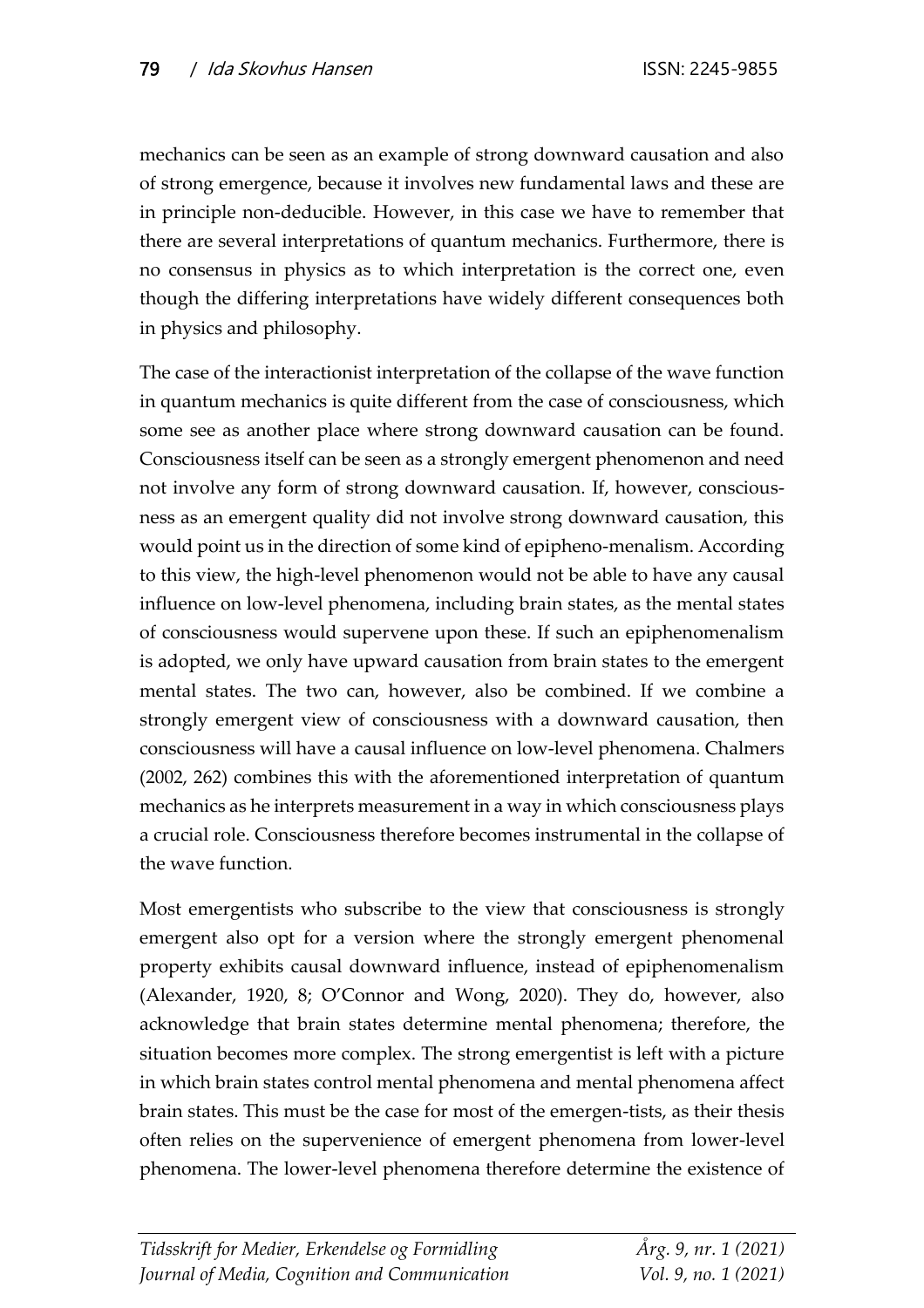the emergent phenomena altogether. Yet a problem seems to arise if we assume that all this causal action happens at the same time, *t*, leading to a causal circularity (Kim 1999, 29). In order to avoid such a causal circularity, we must assume that the causal interactions between the emergent pheno-menon and the low-level phenomena from which it arises happen at different times, although we can allow this time difference to be minimal.

If we apply this to Chalmers's (2002, 263) collapse interpretations of quantum mechanics, it actually makes a measurable difference. Given instruments sensitive enough, we should be able to measure a difference in time, even if it is miniscule; this renders it testable whether or not a case can be made for there being strong downward causation in quantum mechanics.

However, Kim (1999, 32) finds that despite the option of allowing a time difference between the effects of the phenomena on each other, a further problem arises that makes the position even harder to uphold. If we have a physical condition *P*, which causes a strongly emergent mental phenomenon, *M*, then in order for *M* to cause a same-level phenomenon, it is presupposed that *M* exerts downward causation and influences a physical base *P\**, which then causes *M\**, the same level phenomenon, which can but need not be an emergent property. We can represent this in a diagram:



*P is the physical base, M the mental state, M\* the resulting mental state, and P\* the physical base needed to constitute M\*. The arrows represent the causal action—their direction tells us whether it is upward, same-level, or downward causation.*

But if we understand causation as nomological sufficiency, *P* becomes nomologically sufficient for *P\**, thus rendering *M* superfluous. *P* becomes the condition without which *P\** would not have occurred. Further, *M* cannot be viewed as a link in a causal chain between *P* and *P\**, as "the emergence relation from *P* to *M* cannot properly be viewed as causal" (ibid.). This results in *M* being causally superfluous, or in the case of *M* being mental phenomena, a form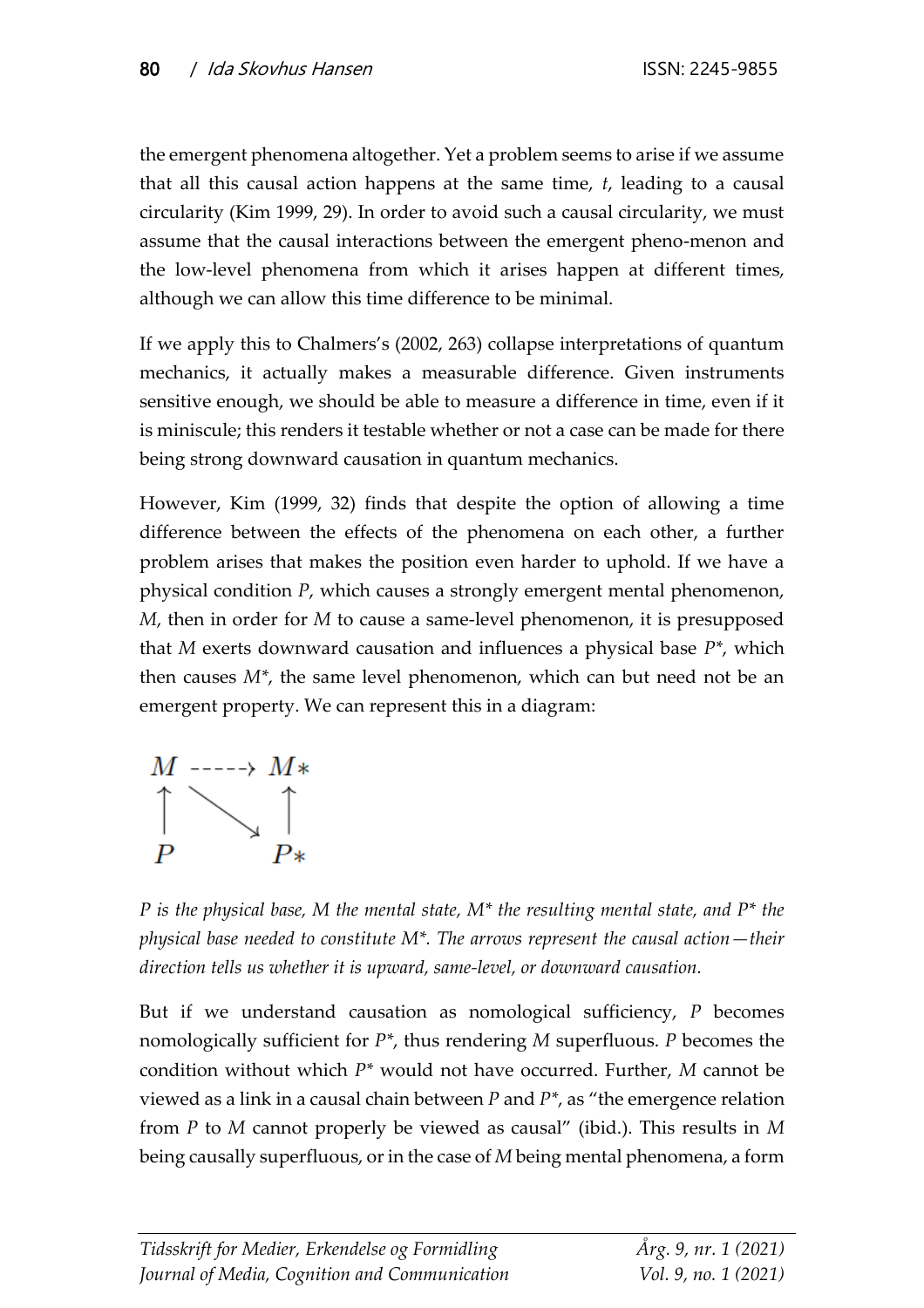of epiphenomenalism. This would not be the case if instead of a strongly emergent relation we had a causal relation of some sort, making *M* either weakly emergent and thereby unexpectedly reducible to its low-level base or simply reducible.

The rejection of strong downward causation, and thereby also the possibility of holding a strongly emergent view that does not entail some form of epiphenomenalism, is therefore not only facilitated by the assumption of the causal closure principle of physics but also by the fact that the emergence relation cannot be properly viewed as a causal relation. In order to prove that strong downward causation could work and give the strongly emergent phenomenon the opportunity to causally influence lower-levels of reality, the emergentist would need to supply a positive argument in favor of the position or deny the causal closure of the physical.

We might encounter the objection that causality itself, and especially mental causality, is highly problematic. Additionally, in cases in which strong emergence is not assumed, we find muttered and vague notions of mental causality, and the causal closure of physics leads to the problem of overdetermination for most kinds of theories of consciousness. However, it seems that strong emergence poses a special problem, as the relation between the emergent phenomenon and its base is not even causal.

Having examined the problematic definitions of strong emergence, potential cases of strong emergence, and their possibility of causal interaction with lower-level phenomena, I argue that the case for strong emergence is weak and lacks a positive argument in favor of the position or real examples to use as models. Following this, clarification is needed as to the consequences of rejecting strong emergence. In the following section, I will focus on where this rejection leads with regard to positions in philosophy of mind, as this is an area in which strong emergence is often invoked.

#### **Where Does This Leave Us?**

Which views are left in philosophy of mind when strong emergence is denied? Many of the authors advocating a rejection of strong emergence are led to forms of panpsychism, although this is not the only option. Panpsychism can be described as a view which asserts that everything has some sort of experiential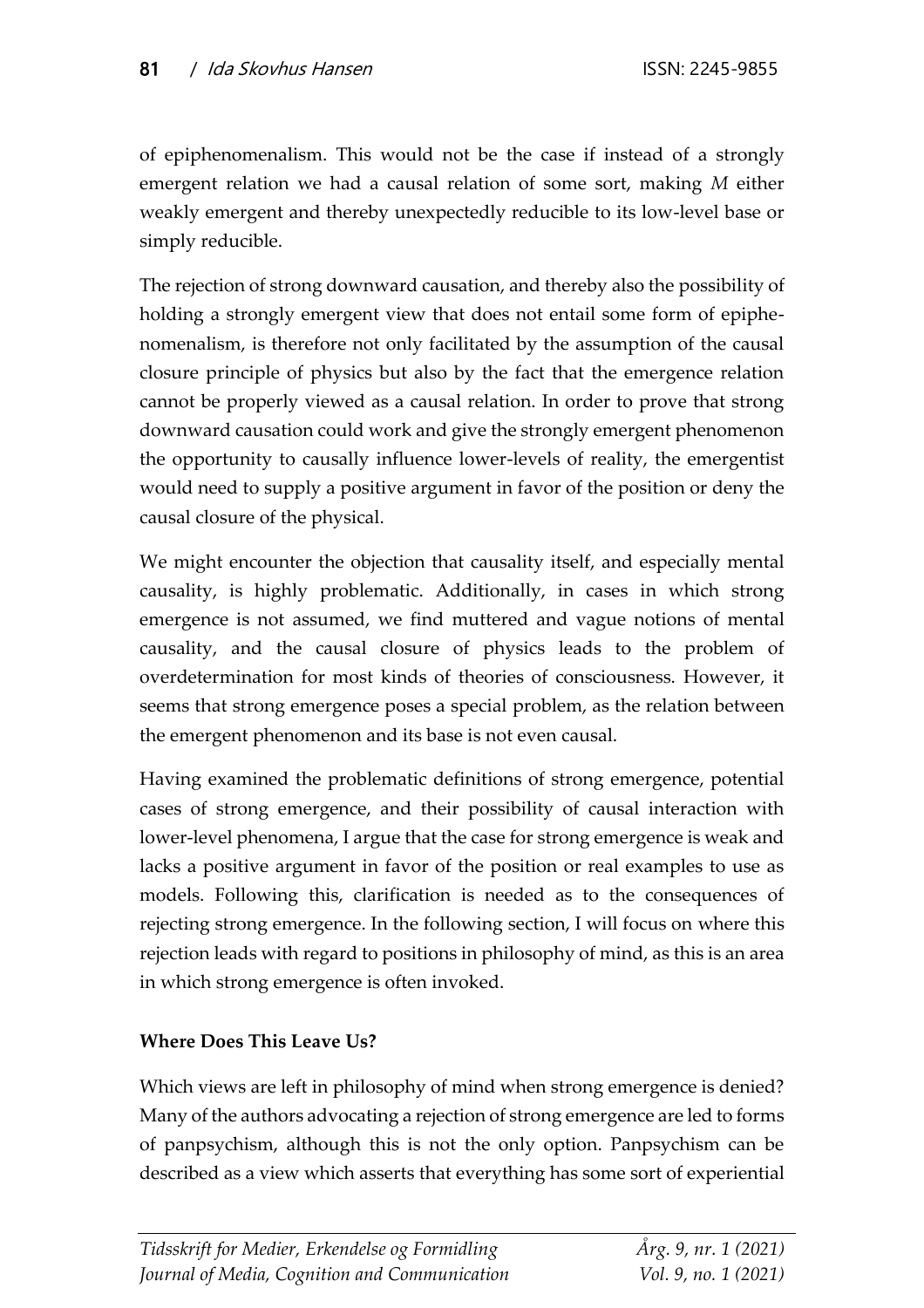being, that consciousness is fundamental (Goff and Allen Hermanson 2020). This view has been adopted by both Nagel and Strawson (1979; 2006a), although the forms of panpsychism advocated by these authors differ notably. In this section, I will explore the options left following a denial of strong emergence.

Strawson (2006a, 11-12) characterizes all views accepting the following two statements as strongly emergent:<sup>1</sup> "[NE] physical stuff is, in itself, in its fundamental nature, something wholly and utterly non-experiential," and "[RP] experience is a real concrete phenomenon and every real concrete phenomenon is physical." In order to combine these two theses, some form of strong emergence must be invoked (ibid.), which according to Strawson makes the combination incoherent.

The first statement is often accepted by physicalists,<sup>2</sup> who assume that only physical phenomena exists, along with substance and property dualists, who can be taken to assert either the existence of separate substances of the mental and the physical resulting in substance dualism or the existence of mental properties that cannot be reduced to physical properties (Chalmers 2002, 261). But the statement rules out panpsychism and views akin to this, such as panprotopsychism and what Chalmers calls type-F monism or Russellian monism. Panprotopsychism can be characterized as a version of panpsychism in which the smallest constituents of the universe can be said to have protophenomenal properties or the potential to constitute conscious phenomena (Goff and Allen-Hermanson 2020). Russellian monism is the view that "consciousness is constituted by the intrinsic properties of fundamental physical entities" (Chalmers 2002,265; 2010,133).

The second statement rules out both kinds of dualism, as they both will not agree that every real concrete phenomenon is physical. It also rules out eliminativism, which can be described as a view in which the existence of consciousness and phenomenal truths is denied (Chalmers 2002, 251). The eliminativist position is ruled out by the first part of the second statement, as

<sup>1</sup> Strawson calls strong emergence *radical emergence*.

<sup>2</sup> Here I will use physicalism instead of materialism, which might lead to ideas of the existence of only material objects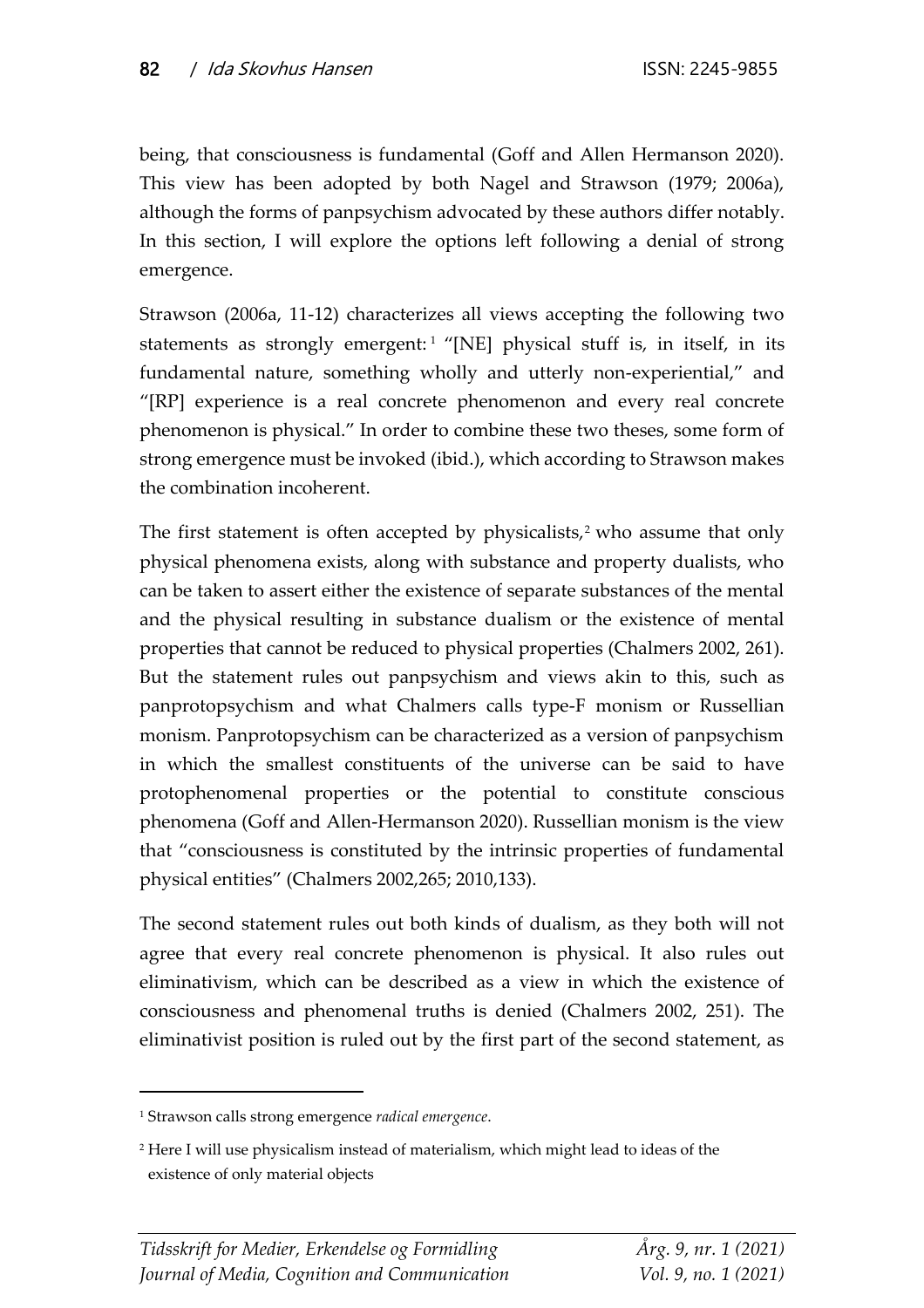the eliminativists do not agree that experience is a real concrete phenomenon, whereas dualism is ruled out by the second part of the statement.

Strawson (2016) opts for rejecting the first statement, leading him to a form of panpsychism. He states that we have no evidence of the physical being nonexperiential and refers to the metaphysical simplicity and problem-solving power of a panpsychist position, where there is no need for bridge-laws between conscious phenomena and the physical. Instead, these would constitute a form of strong emergence, something to be added to our physical laws.

Emergentist views have often been seen as forms of nonreductive physicalism (Kim 1999, 4), where it is postulated that nothing besides the physical exists, but novel nonreducible and nondeducible phenomena arise with a certain level of complexity. Emergentists often see this position as a middle ground between a strictly reductive physicalism and dualism. As argued in this paper, however, this position does not seem tenable, due to its strong emergentist commitments.

However, we might question whether panpsychism actually avoids strong emergence. In *Experiences Don't Sum*, Philip Goff (2006, 53) concludes that the combination problem, which arises for panpsychists, might force the panpsychist into accepting some form of brute emergence. The combination problem can be described as the problem of how a macro-consciousness like ours comes to be constituted from billions of "experience-involving ultimates". It is hard to see how this macro-consciousness should not be a new fact, separate from facts at the low-level, and how it arises from billions of independently experiential ultimates.

We might respond that it is still an option that the gap in knowledge of the constitution of a macro-consciousness is only weakly emergent; that is, it might be in a sense an epistemological gap, a lack of knowledge, and a sense of unexpectedness. Goff (2006, 56) responds that it seems the reductive physicalist is in the same position here as the panpsychist; she must assume that conscious experience emerges at some point, whereas the panpsychist must assume the same about macro-experience. Further, it seems that the reductive physicalist can accept the epistemological gap as a gap in our knowledge, without assuming that this gap has the metaphysical consequence of the physical being fundamentally experiential (ibid.). To this we might object, following Strawson, that it is difficult to see how the position of reductive physicalism escapes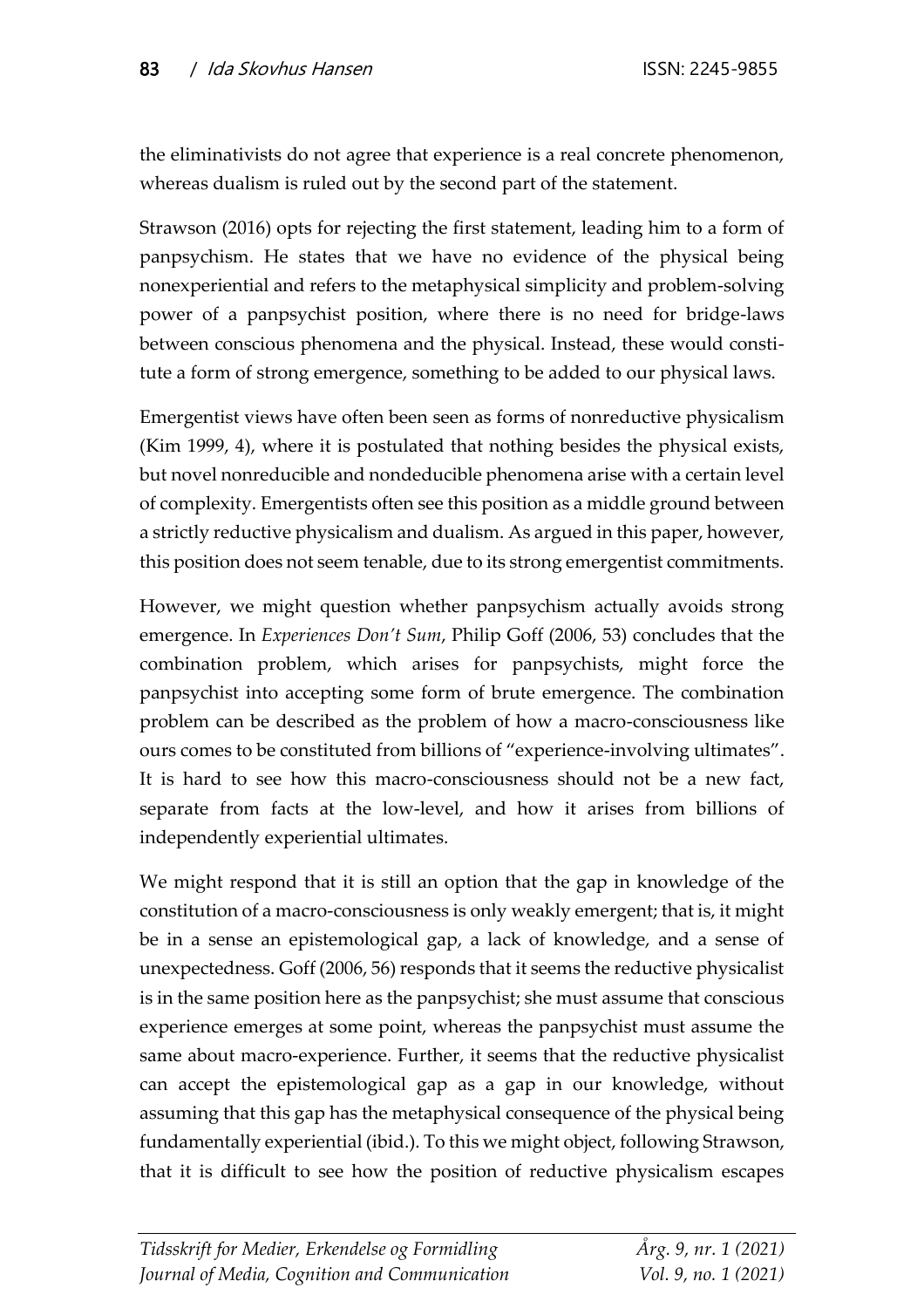strong emergence, as proponents of the positions ascribe to both NE and RP. One exception might be identity theory, which dissolves the problem of consciousness by assuming that conscious states are identical to certain physical states; for example, pain is identical to c-fibers firing. Thus, identity theorists can be said to deny NE but accept RP. Identity theory, however, encounters objections, most notably arguments based on multiple realizability. These arguments claim that the same mental state (e.g., pain) can be realized in several ways and may not be confined to a single physical realization (e.g., cfibers firing).

Goff also objects that Strawson makes the hidden assumption that our conscious experience is completely transparent for us. This entails that we would, if we were constituted by billions of experiential ultimates, experience what they experience and not some novel composition of the ultimates' experiences, which would be the case if some form of emergence is not accepted.

In his reply, Strawson (2006b, 250-252) objects that a macro-consciousness constituted from experiential ultimates can be given the analogy of physics. Many macroscopical phenomena in our lives do not seem to be constituted by microscopic particles, but they are nevertheless constituted in this way and all these phenomena are only weakly emergent . Further, Strawson clarifies that he only subscribes to a partial transparency of conscious experience and that the hidden parts may be the nature of the constitution and compositions itself.

It thus seems that the panpsychist position is still open after rejecting strong emergence; however, this works only with the acceptance that the combination problem must be answered in a way which avoids strong emergence if possible, which may be doubted following Goff's objections.

Where does this leave us? If we can find no examples of strong emergence, if the case for it leads to several problems including it being in principle theoretically inexplicable, and if strong downward causation is required in order for a strongly emergent phenomenon to be causally efficacious, it seems plausible to reject the notion of strong emergence altogether. Such a rejection of strong emergence will exclude from philosophy of mind all the views which accept the closure of physics but believe conscious phenomena to not be deducible from these laws or believe that physical stuff is experiential. All views including a commitment to non-reductive physicalism will be ruled out by such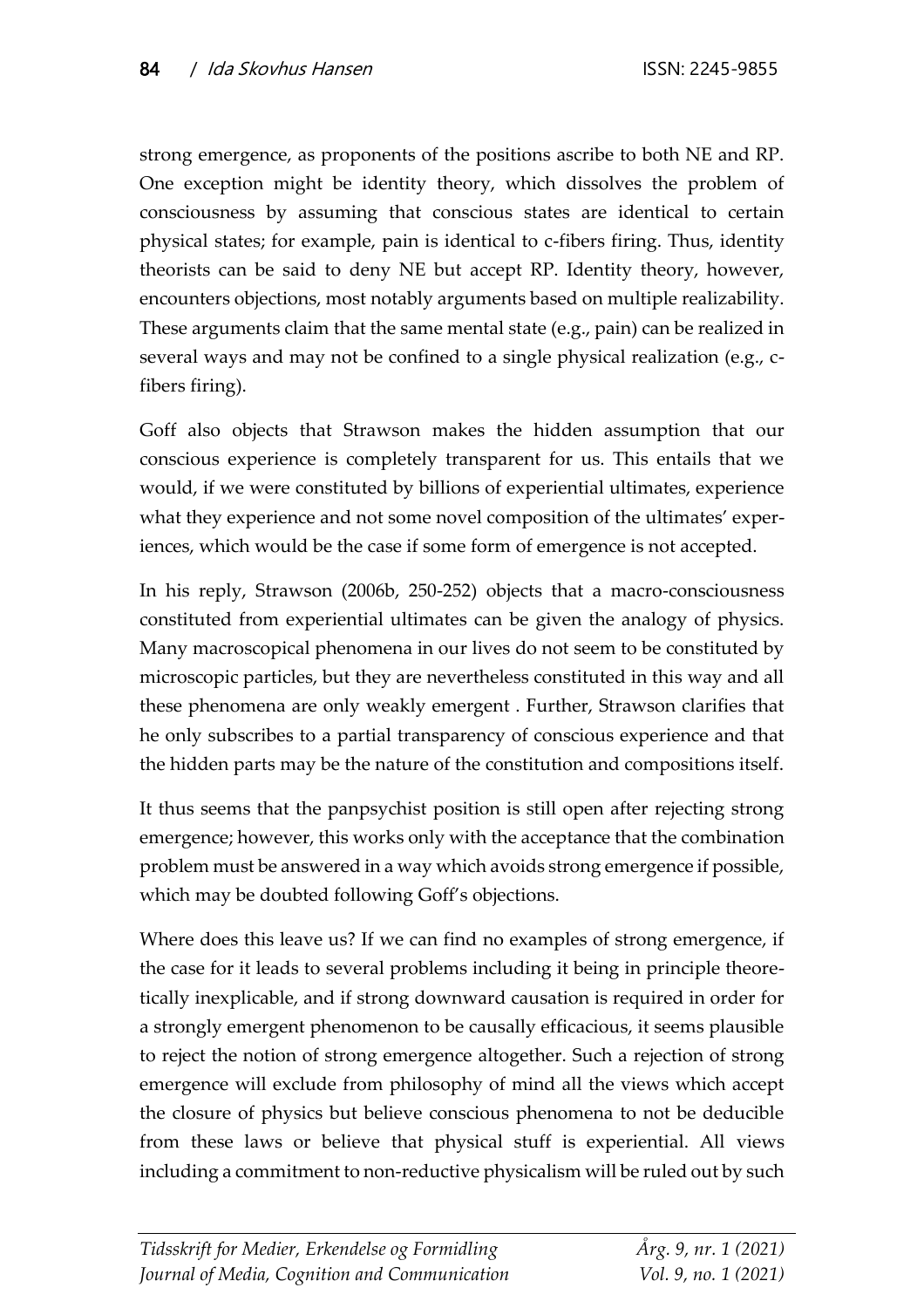a rejection. We seem to be left with the options of eliminativism, dualism (although some further causal explanations would be needed in this case, and the property dualist might have to become an epiphenomenalist), identity theory, and perhaps some forms of panpsychism, including Russellian monism.

In the current landscape of philosophy of mind, the best option for the strong emergentist to retain her position might be epiphenomenalism in its different flavors. Such a position might seem undesirable, as it renders mental states incapable of interacting with lower-level phenomena. This would be opposed to intuition; for example, it would go against the intuitive idea that my wanting to go to get coffee has something to do with me going to get coffee, as it would render my intention to get coffee causally irrelevant to the action. Still, the position is not incoherent (Chalmers 2002, 264), nor is it without defenders (Jackson 2002). This position is compatible with causal closure of the physical, as an epiphenomenon has no causal efficacy. Furthermore, an epiphenomenalist position might be given a naturalistic evolutionary explanation, where the strongly emergent phenomenon can be seen as a byproduct of evolution.

#### **Conclusion**

In this paper, I have distinguished between different kinds of emergence and their coherence. I have examined possible examples of strong emergence and discussed the consequences strongly emergent phenomena would have, were they to interact with other phenomena. Finally, I have used a critique of strong emergence to exclude possibilities from philosophy of mind.

I can conclude that strong emergence needs further defense or exemplification in order to become an attainable position and that strong emergentists are left with very few options, the most prominent being epiphenomenalism, in current philosophy of mind.

# **References**

Alexander, Samuel. 1920. *Space, Time, and Deity: The Gifford Lectures at Glasgow 1916-1918*. New York: Dover Publications.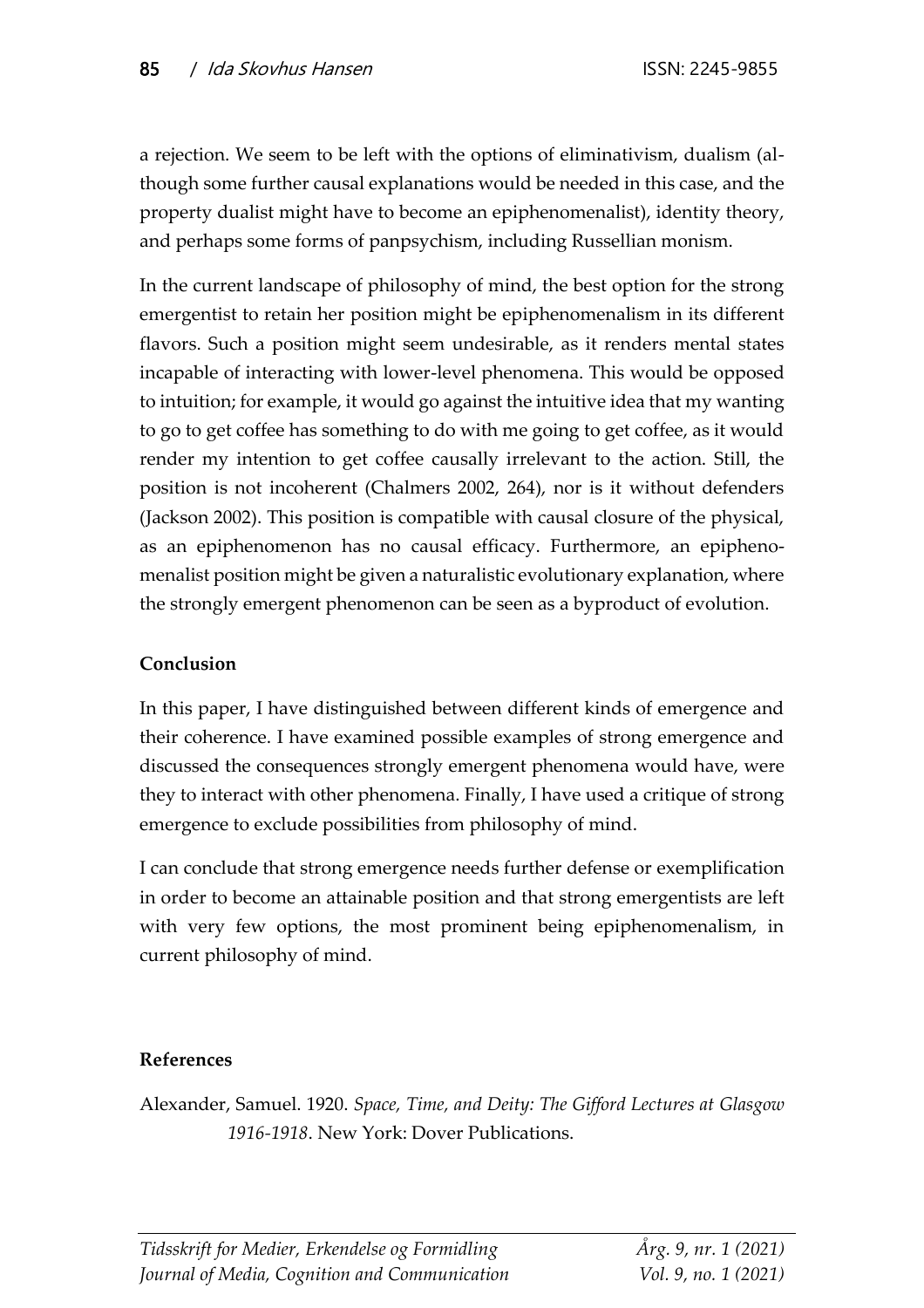- Butterfield, Jeremy. 2011. "Emergence, Reduction and Supervenience: A Varied Landscape." *Foundations of Physics* 41: 920-959.
- Chalmers, David J. 2002. "Consciousness and Its Place in Nature." *Philosophy of Mind: Classical and Contemporary Readings*, edited by David J. Chalmers, 247-272. New York: Oxford University Press USA.
- Chalmers, David J. 2006. "Strong and Weak Emergence." *The Re-Emergence of Emergence: The Emergentist Hypothesis From Science to Religion*, edited by P. Davies and P. Clayton, 244-254. Oxford: Oxford University Press.
- Chalmers, David J. 2010. *The Character of Consciousness*. New York: Oxford University Press.
- Ellis, George F. R. 2006. "On the Nature of Emergent Reality." *The Re-Emergence of Emergence: The Emergentist Hypothesis From Science to Religion*, edited by P. Davies and P. Clayton, 79-107. Oxford: Oxford University Press.
- Goff, Philip. 2006. "Experiences Don't Sum." *Journal of Consciousness Studies* 13  $(10-11): 53-61.$
- Seager, William, Philip Goff and Sean Allen-Hermanson. 2020. "Panpsychism." *The Stanford Encyclopedia of Philosophy*. Accessed 1st of June 2020. https://plato.stanford.edu/entries/panpsychism/
- Jackson, Frank. 2002. "Epiphenomenal Qualia." *Philosophy of Mind: Classical and Contemporary Readings*, edited by David J. Chalmers, 273-280. New York: Oxford University Press USA.
- Kim, Jaegwon. 1999. "Making Sense of Emergence." *Philosophical Studies* 95 (1- 2): 3–36.
- Kim, Jaegwon. 2011. *Philosophy of Mind*. Boulder: Westview Press. 3. edition.
- Morgan, C. Lloyd. 1923. *Emergent Evolution*. London: Williams and Norgate.
- Nagel, Thomas. 1979. *Mortal Questions*. Cambridge: Cambridge University Press.
- Ney, Alyssa. 2014. *Metaphysics: An Introduction*. New York: Routledge.